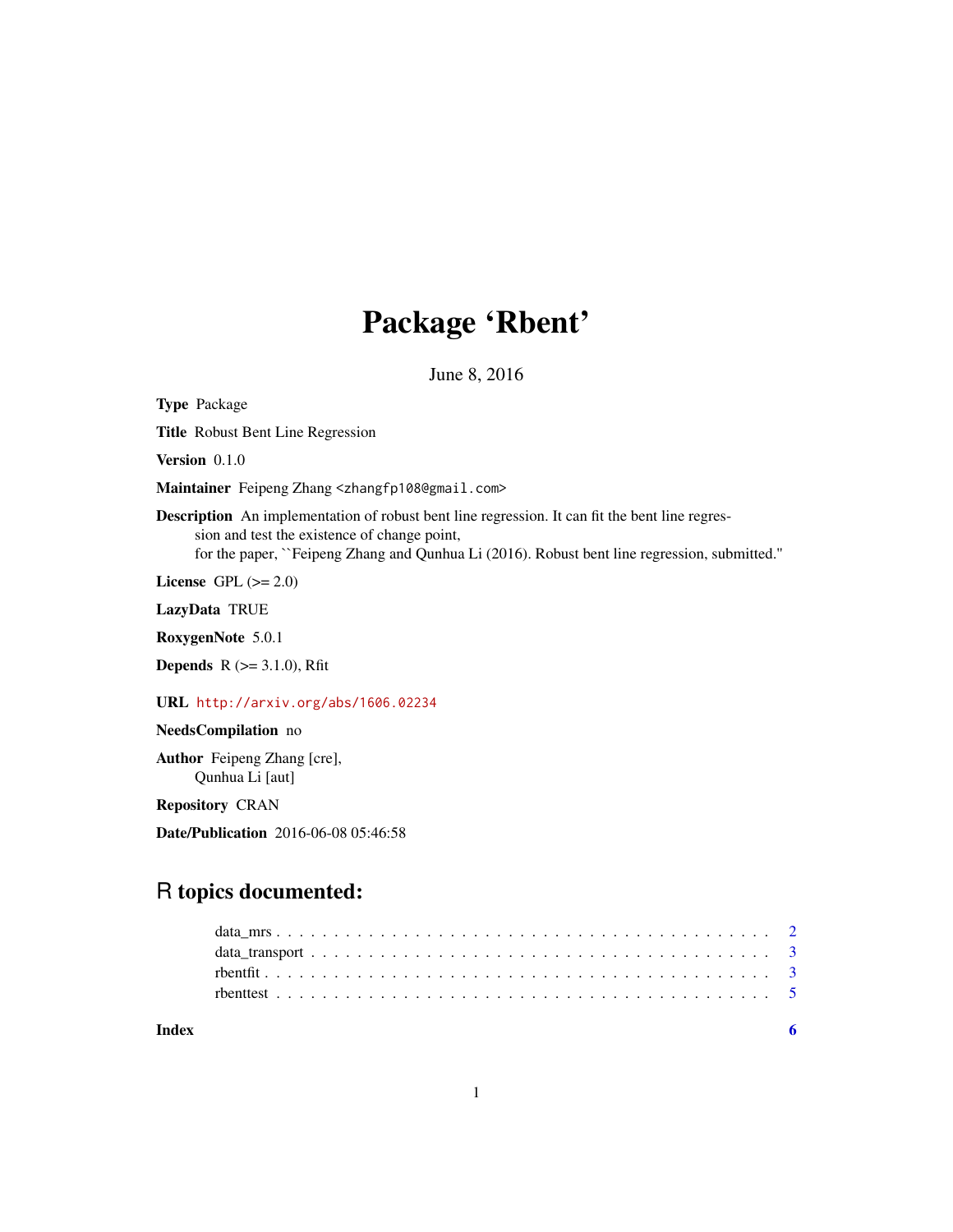<span id="page-1-0"></span>data\_mrs *MRS data*

#### Description

A dataset containing the mass, speed and hopper indicator for land animals. The variables are as follows:

#### Usage

data(data\_mrs)

#### Format

A data frame with 107 rows and 3 variables

mass the mass of animals

speed the speed of animals

hopper the indicator variabel of hoppers

#### Source

Garland, T.(1983).

#### References

• Garland, T.(1983). The relation between maximal running speed and body mass in terrestrial mammals. Journal of Zoology 199, 157–170.

#### Examples

```
## Not run:
data(data_mrs)
summary(data_mrs)
```
## End(Not run)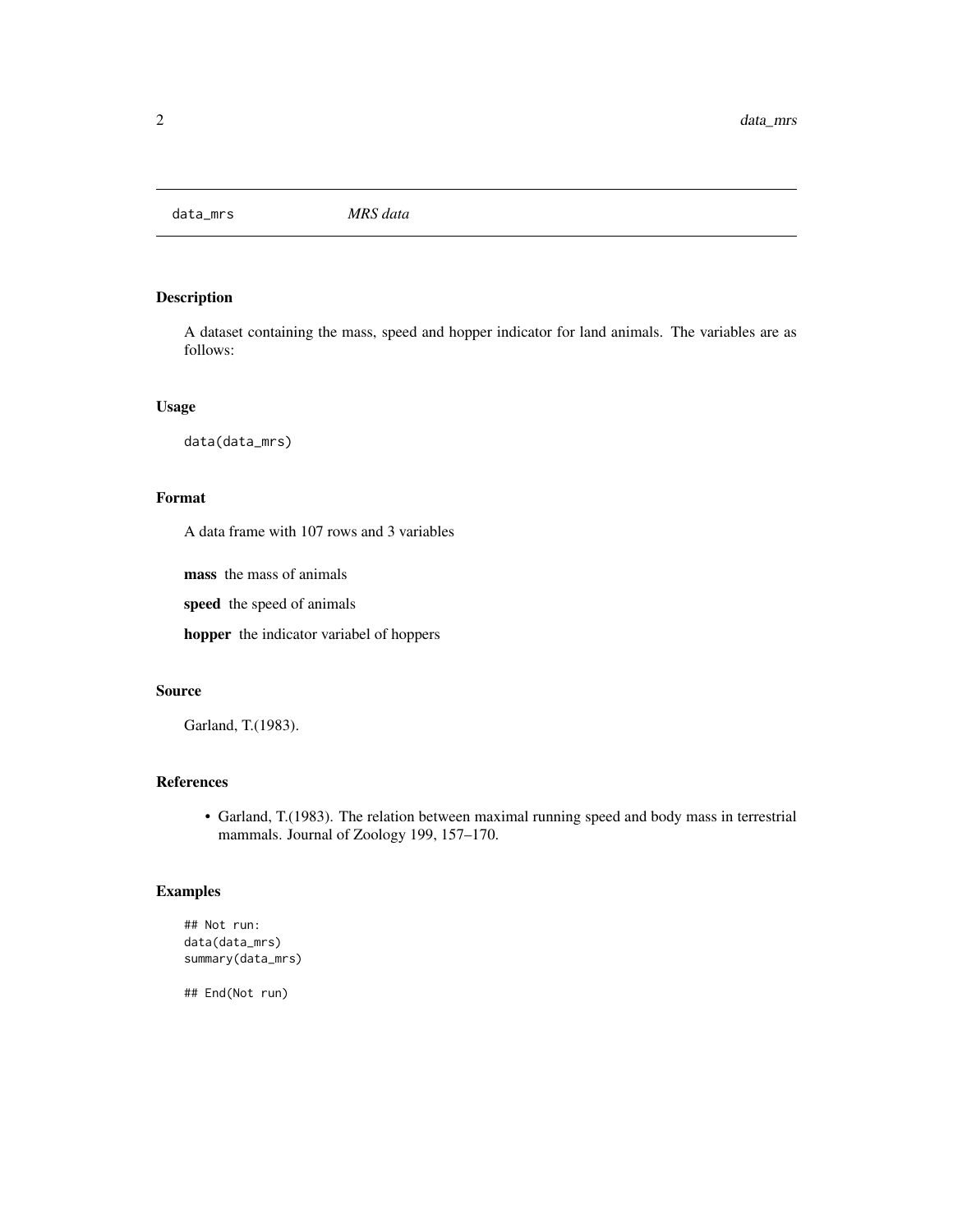<span id="page-2-0"></span>data\_transport *bedload transport data*

#### Description

A dataset containing the discharge, the bedload transport rate The variables are as follows:

#### Usage

data(data\_transport)

#### Format

A data frame with 76 rows and 2 variables

- x the discharge (cubic meters/second)
- y the bedload transport rate (kilograms/second)

#### Source

Ryan, S., Porth, L., Troendle, C. (2002).

#### References

- Ryan, S., Porth, L., Troendle, C. (2002). Defining phases of bedload transport using piecewise regression. Earth Surface Processes and Landforms 27, 971–990.
- Ryan, S., Porth, L. (2007). A tutorial on the piecewise regression approach applied to bedload transport data. US Department of Agriculture, Forest Service, Rocky Mountain Research Station Fort Collins, CO, 1–41.

#### Examples

data(data\_transport) summary(data\_transport)

rbentfit *rank estimation for bent line regression*

#### Description

This function use Wilcoxon score functions for fitting the bent line regression model.

#### Usage

```
r \cdot \text{bentfit}(y, z, x, \text{beta.ini}, \text{tau.ini}, \text{tol} = 1e-04, \text{max.iter} = 50)
```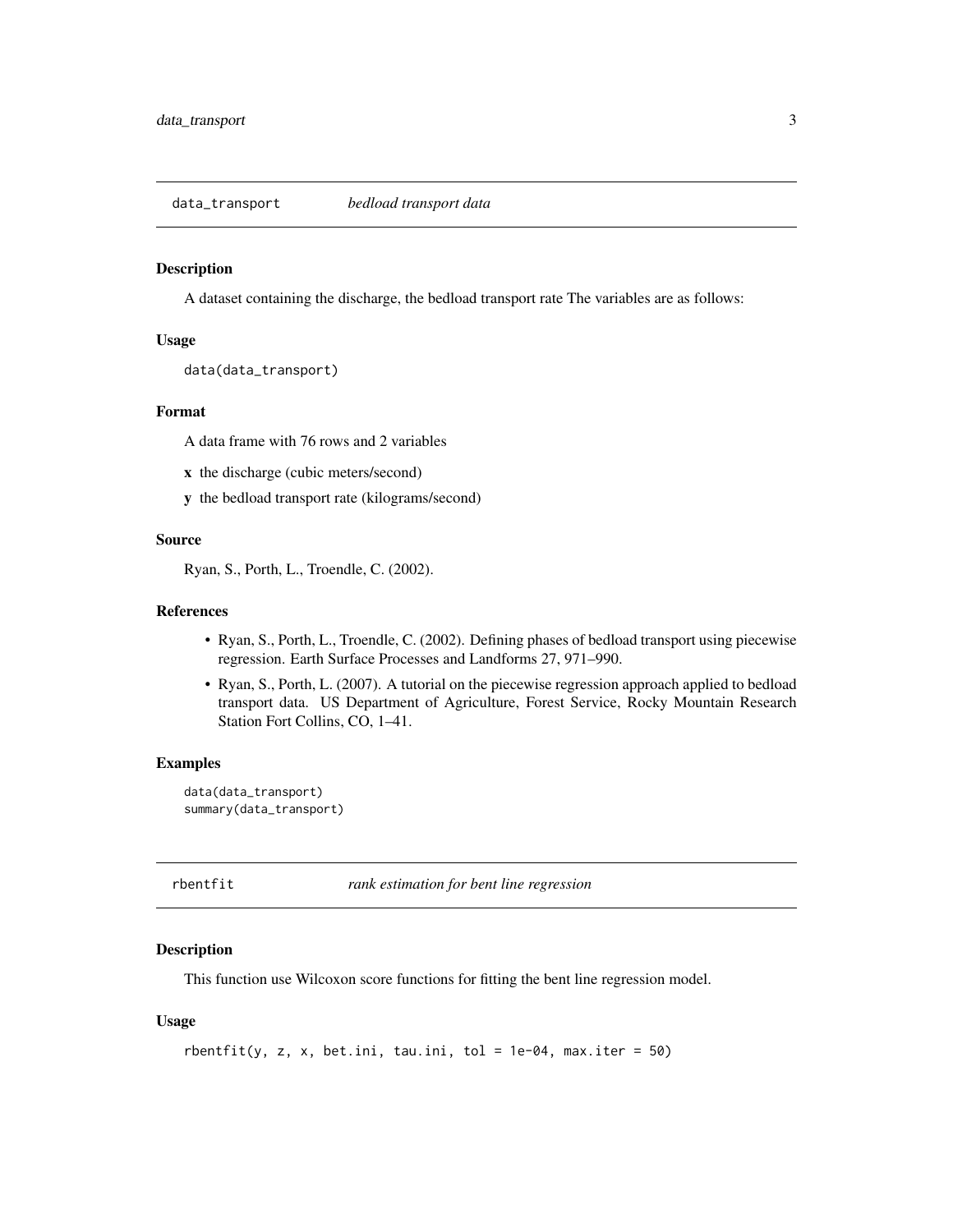4 rbentfit and the state of the state of the state of the state of the state of the state of the state of the state of the state of the state of the state of the state of the state of the state of the state of the state of

#### Arguments

|                | A vector of response                        |
|----------------|---------------------------------------------|
| $\overline{z}$ | A vector of covariates                      |
| x              | A numeric variable with change point        |
| bet.ini        | A initial vector of regression coefficients |
| tau.ini        | A initial value of change point             |
| tol            | tolerance value, 1e-4 for default           |
| max.iter       | the maximum iteration steps                 |

#### Value

A list with the elements

| est    | The estimated regression coefficients with intercept.        |
|--------|--------------------------------------------------------------|
| bp     | The estimated change point.                                  |
| est.se | The estimated standard error of the regression coefficients. |
| bp.est | The estimated standard error of the change point.            |
| iter   | The iteration steps.                                         |

#### Author(s)

Feipeng Zhang

#### Examples

```
n < -150x \leftarrow runif(n, 0, 4)z \leq rnorm(n, 1, 1)y \le -1 + 0.5*z + 1.5*x - 3 *pmax(x-2, 0) + rt(n, 2)r \text{bentfit}(y, \text{cbind}(1, z), x, \text{ bet.ini} = c(0, 1, 1, -2), \text{ tau.ini} = 1)# for the example of MRS data
data(data_mrs)
x <- log(data_mrs$mass)
y <- log(data_mrs$speed)
z <- data_mrs$hopper
tau.ini <- 3
dat.new <- data.frame(y=y, z1=z, z2 = x, z3=pmax(x-tau.ini,0))
library(Rfit)
fit.ini <- rfit(y \sim z1 + z2 + z3, data = dat.new) # with intercept
bet.ini <- fit.ini$coef
fit.rank <- rbentfit(y, cbind(1,z), x, bet.ini, tau.ini)
```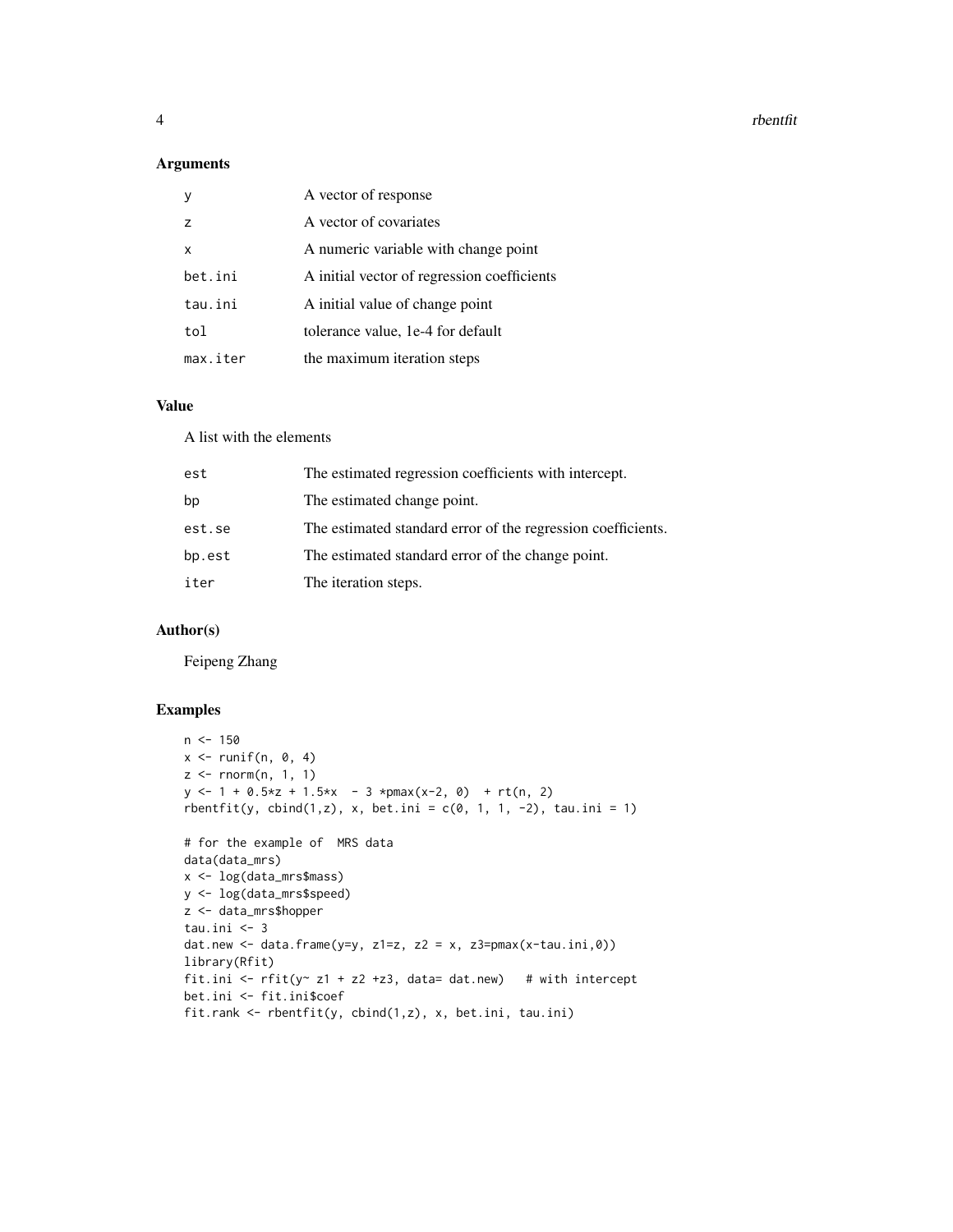<span id="page-4-0"></span>

#### Description

This function use Wilcoxon score functions for calculating the test statistics and p-value by wild bootstrap.

#### Usage

rbenttest(y, z, x,  $NB = 1000$ , myseed = 1)

#### Arguments

|                | A vector of response                 |
|----------------|--------------------------------------|
| $\overline{z}$ | A vector of covariates               |
| x              | A numeric variable with change point |
| N <sub>B</sub> | resampling times                     |
| myseed         | set seed                             |
|                |                                      |

#### Value

A list with the elements

| Tn      | The statistic based on original data. |
|---------|---------------------------------------|
| Tn.NB   | The statistics by wild bootstrap.     |
| p.value | The p-value by wild bootstrap.        |

#### Author(s)

Feipeng Zhang

#### Examples

```
# for the example of MRS data
data(data_mrs)
x <- log(data_mrs$mass)
y <- log(data_mrs$speed)
z <- data_mrs$hopper
p.value <- rbenttest(y, cbind(1, z), x, NB = 50)$p.value
# for the example of bedload transport data
data(data_transport)
x <- data_transport$x
y <- data_transport$y
p.value \leq rbenttest(y, 1, x, NB = 50)$p.value
```